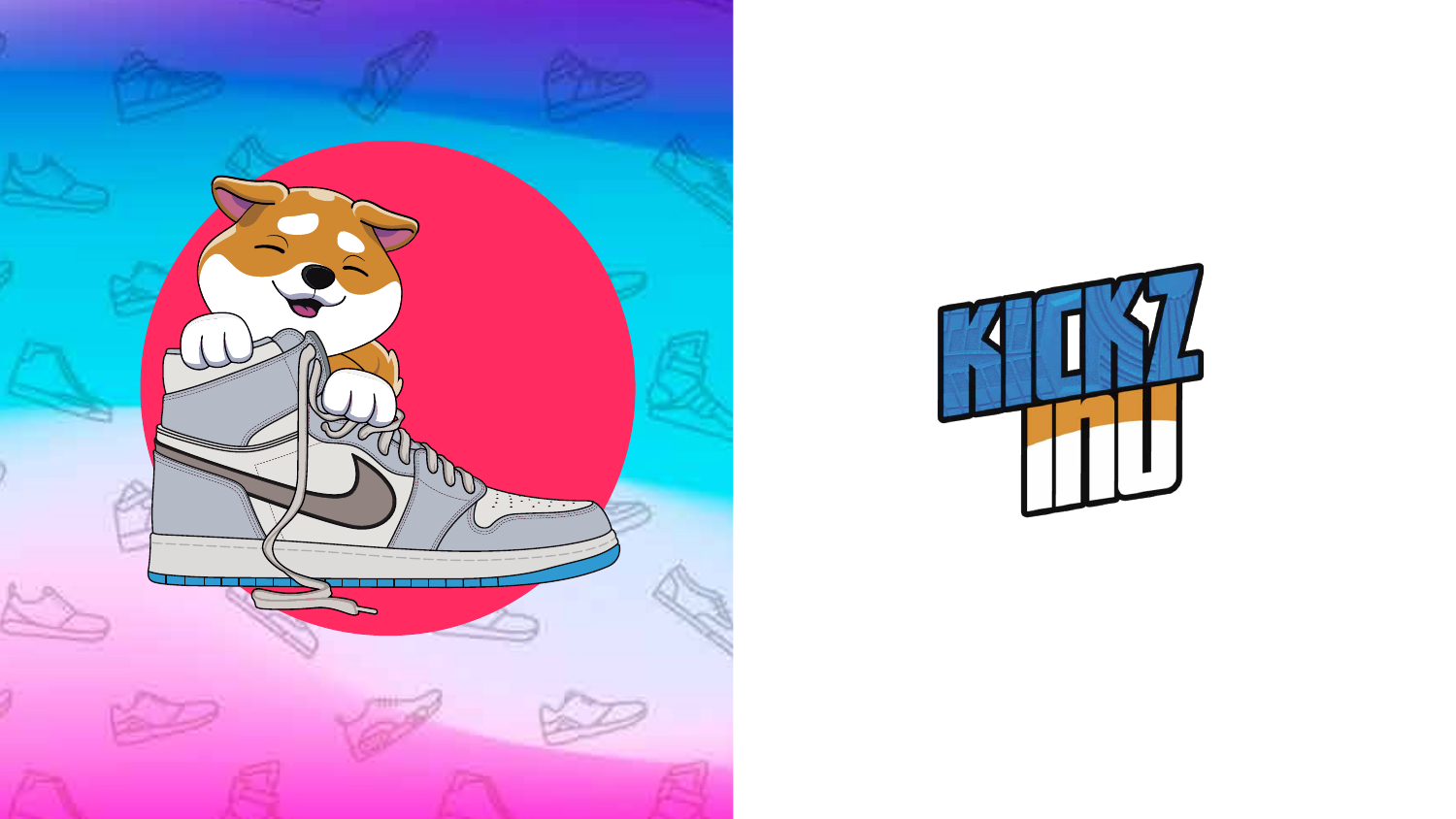



Kickz Inu - **White paper**

1

# 1.introduction

The Kickz Inu white paper aims to inform readers about our vision, strategy and roadmap. Below we illustrate in detail our atypical redistribution mechanism which combines both rewards in Kickz Inu and physical rewards such as Sneakers through unique NFTs having for the first time on the BSC a utility.

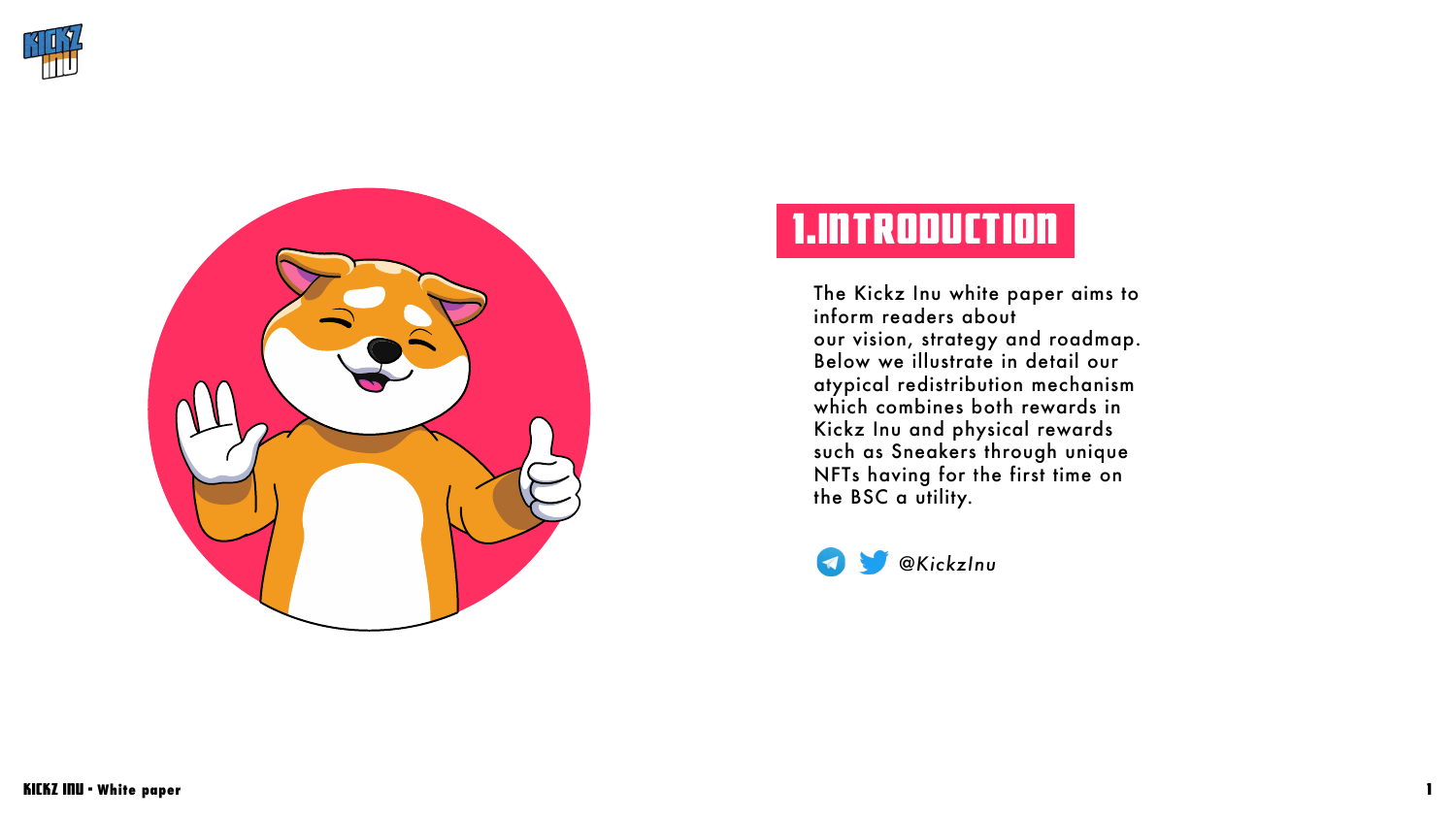





#### 2.Presentation and history of Kickz Inu

Welcome to the world of Kickz Inu, the coolest meme on the BSC. He's a sneaker enthusiast who's only too happy to share his passion with you!

> Kickz Inu is a deflationary token on the one hand and on the other hand offers two types of reflections to its holders. Firstly, rewards in Kickz Inu that are automatically added to your wallet and secondly, rewards in real limited pairs of sneakers in the form of unique NFTs that can be traded on our NFT platform.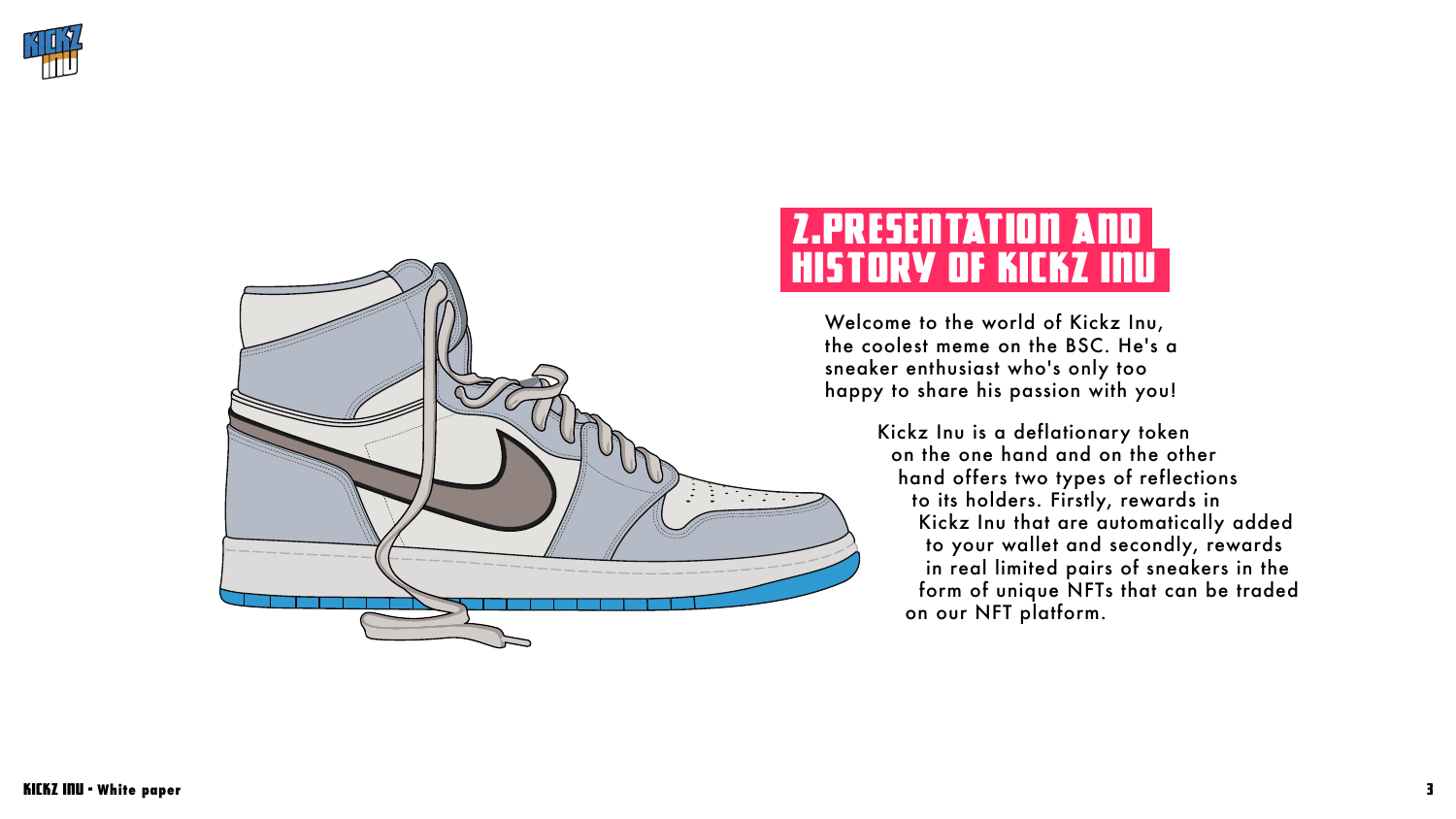



## 3.KICKZ INU ROADMAP



- *. Launch of the Website. Shill Army*
- *. White Paper*
- *. Private Sale*
- *. Setup Social Media*
- *. 10,000 Telegram bio members*
- *. Contest*
- *. Poocoin Ads*
- *. Presale*
- *. Launch of the NFT platform*
- *. 1st sale of NFT*
- *. Giveaway Sneakers*
- *. Partnership with targeted influencers*
- *. Launch of Kickz Inu. Audit.*
- *. Listing on CoinGecko*
- *. 5,000 Holders*



#### Q3

- *. CEX Listing: Bitmart, Hotbit, Whitebit*
- *. Opening Store in Paris*
- *. 200M MarketCap*
- *. Mobile version*
- *of the game*
- *. More to come...*







- Q2
- 
- 
- 
- - *members*
- 
- *. Popup Store*
- 
- 
- 
- 
- 

*. Certik Audit . Listing on CoinMarketCap . Website Game . 15,000 organic Telegram . 10,000 Holders . Kickz Inu Merch . Logo on Web3 wallets and PancakeSwap . Celebrity Partnerships . YouTube partnership*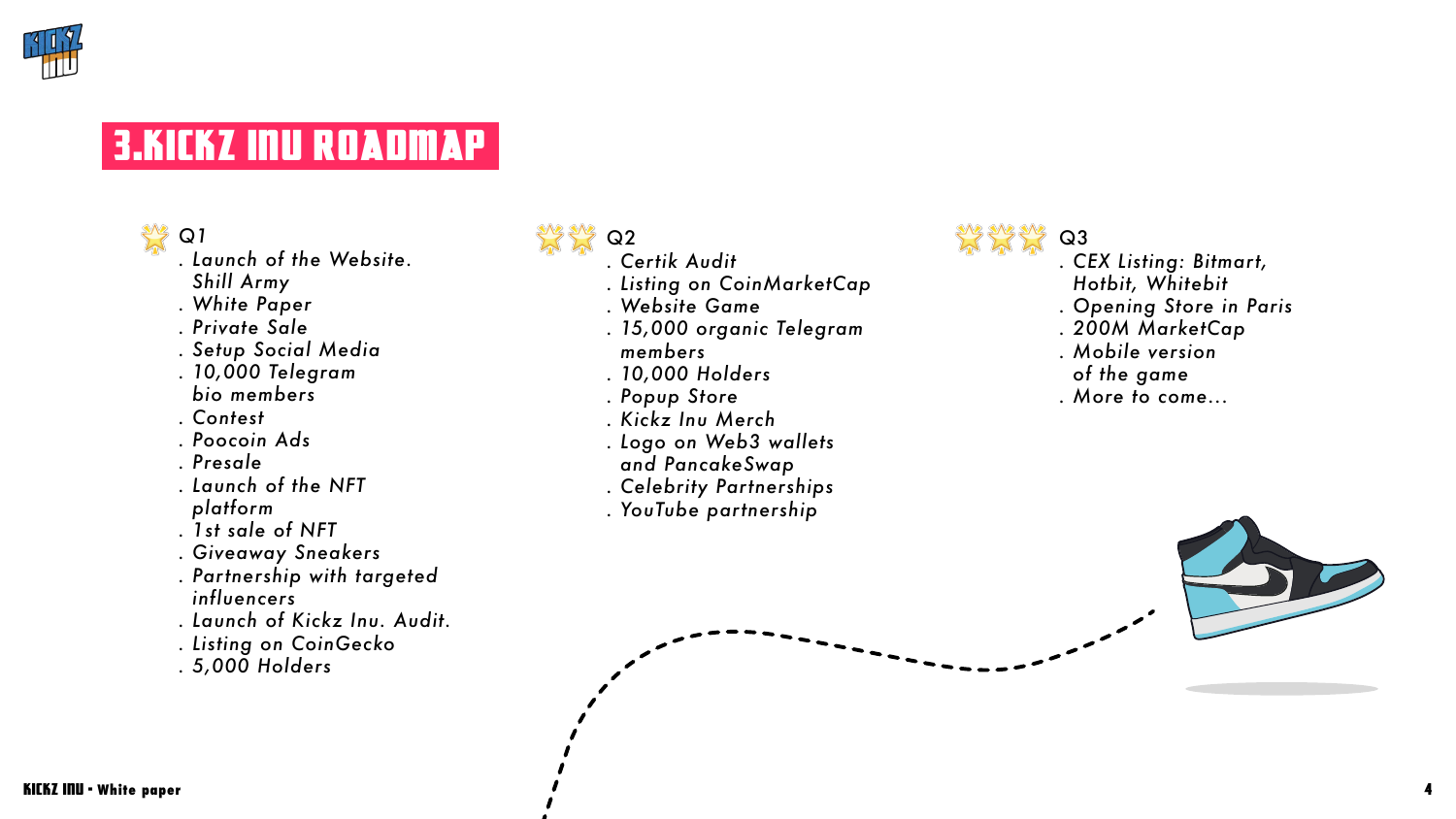*Buy Tax 12%*







### 4. Tokenomics

| Presale $\longrightarrow$ 67.79%      |                                                |
|---------------------------------------|------------------------------------------------|
| Burn $\longrightarrow$ 14.84%         |                                                |
| Private Sale $\longrightarrow$ 7.88%  |                                                |
| Marketing Wallet $\longrightarrow$ 5% |                                                |
| Airdrop Contest - 2.31%               |                                                |
| Team Wallet $\longrightarrow$ 1.5%    |                                                |
| Dxsale Fees $\longrightarrow$ 0.68%   |                                                |
|                                       | Total Supply $\longrightarrow$ 100,000,000,000 |

- *Liquidity Pool 4% Rewards 5%*
- *Marketing 3%*

- *Liquidity Pool 3% Rewards 5% Marketing 4%*
- *Burn 4%*

#### *Sell Tax 16%*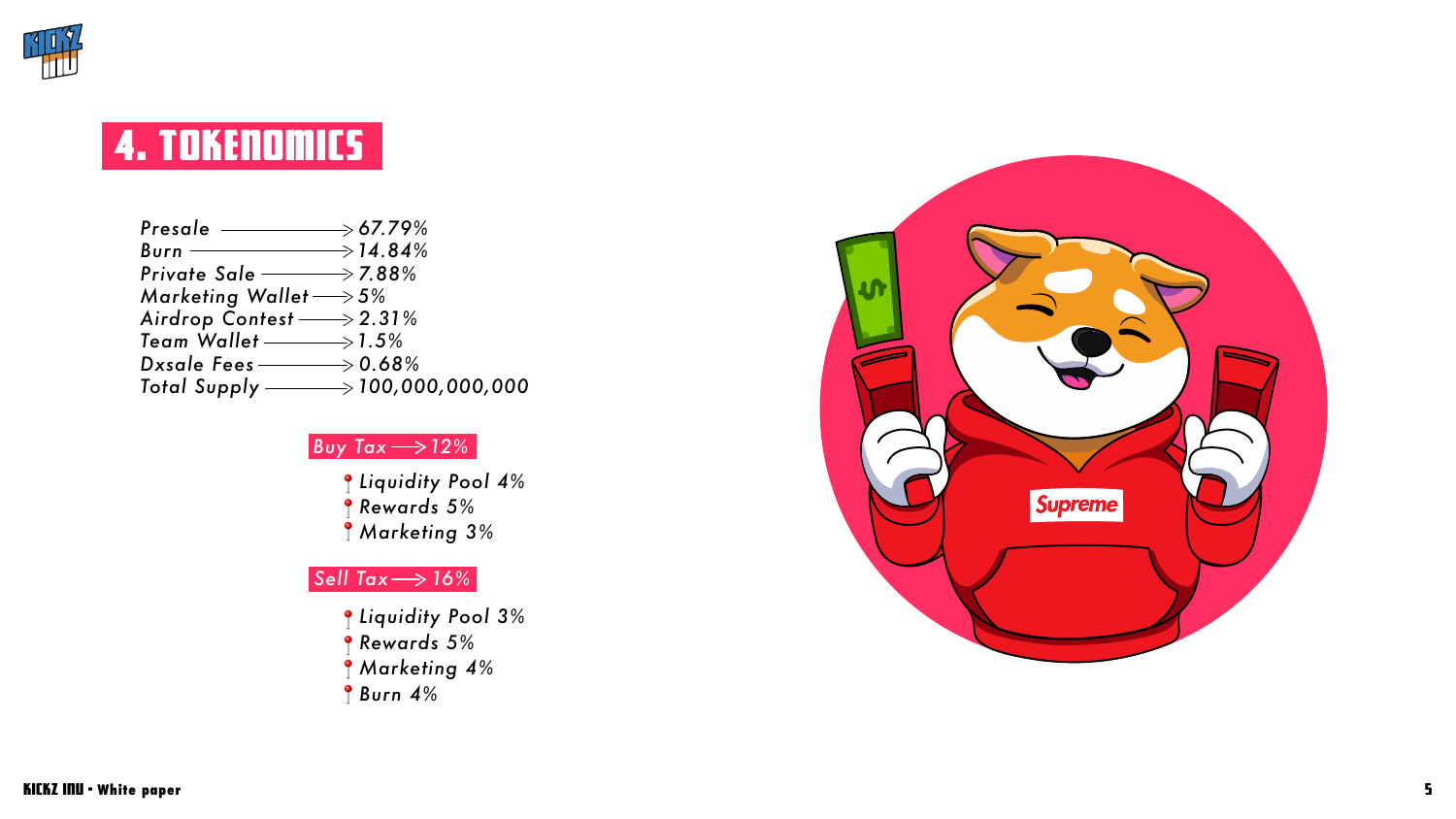



### 5.1 Plateforme NFT

Kickz Inu has its own NFT platform where you can trade different types of NFT related to the Kickz Inu uni verse.

There will be two types of NFTs, as follows:

1) Kickz Inu NFTs which will be NFTs representing the coo lest meme of the BSC wearing his favorite pairs of sneakers through the biggest cities of the world.

The NFT Kickz Inu will be clas sified according to their rarity, here are the different types of categories:

- Sneakers ( 2 copies )
- 
- Rare ( 10 copies )
- 
- Common ( 40 copies )

- Ultra rare ( 4 copies ) - Uncommon ( 20 copies )



They will be sold, bought and exchanged on our platform.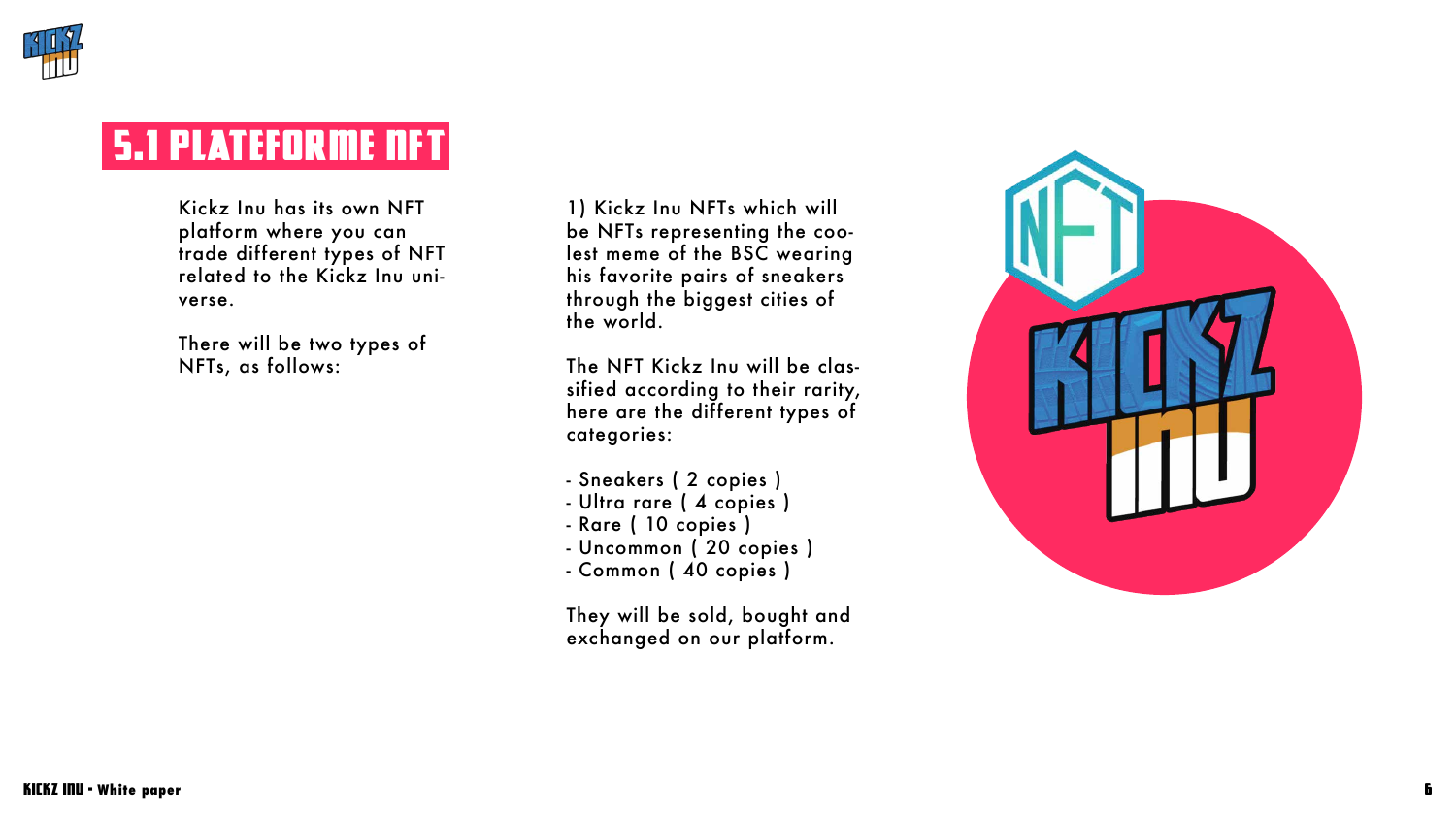





#### 5.2 Plateforme NFT

2) The NFT Sneakers, they will be NFT representing limited pairs of Sneakers part of the collection of Kickz Inu. They will be represented in the form of a collector's card.

The only way to get them is to win them through the various contests that will be set up or to buy them from other winners via our plat form.

What are the NFT Sneakers for?

These NFT Sneakers represent your pairs of Sneakers, real pairs.

(e.g. if I win an Air Jordan 1 Chi cago, instead of receiving the pair directly in physical form, I receive the unique NFT of the Air Jordan 1 Chicago of which I will be the one and only owner. )

*I have several options:*

*- I want my real pair -> I choose on the platform to destroy my NFT and I transmit my postal coordina tes to have the pair delivered.*

*- I want to sell it -> I put it on sale on our platform and anyone can buy it from me and become the only owner, he will then be able to resell it at a higher price or not or ask to receive it physically by des troying the NFT.*

*- I want to exchange it -> I can ex change my NFT on the market place that represents the real pair for someone else's or for an NFT Kickz Inu.*

*In short, the NFT Sneakers is a title deed to the real pair of sneakers.*